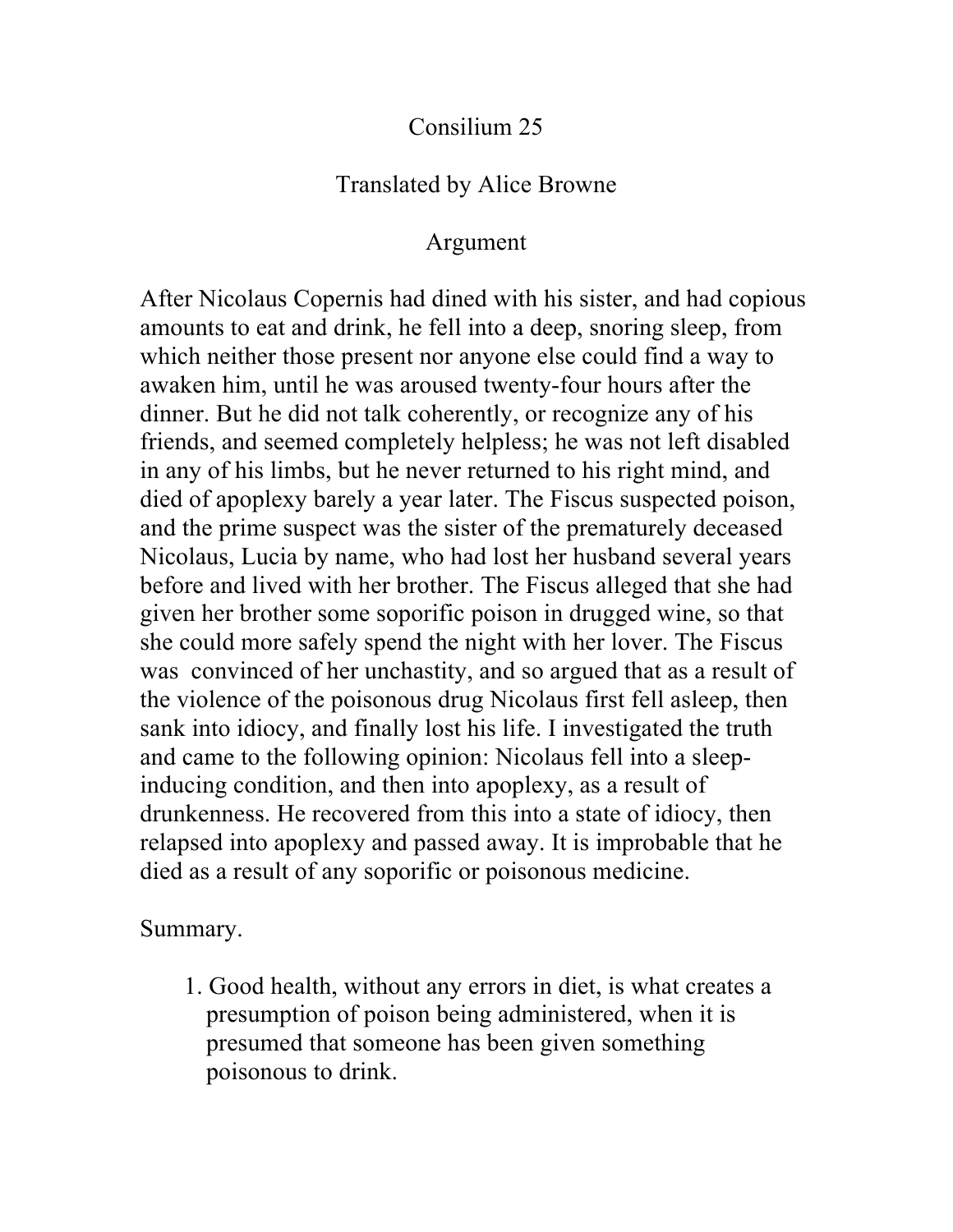- 2. When soporific drugs are powerful, they stupefy a person, or cast them into apoplexy; see also number 14.
- 3. Some vapors cause apoplexy.
- 4. Inebriation usually resolves after three days at most.
- 5. Drunkards are subject to cold diseases.
- 6. Wine in itself is warming.
- 7. Apoplexy always ends in paralysis, and see no. 15; for the falsity of this, see no. 16.
- 8. Cases of excessive sleep are always combined with fever, or at least most of the time.
- 9. Drunkards are people who often get drunk.
- 10. Wine has a variety of effects on intoxicated people.
- 11. All poisons have a dreadful and abominable taste and smell.
- 12. Athletes' bodily condition becomes dangerous when it has reached the peak of excellence.
- 13. Apoplexy, or another similar condition of the nerves, is sometimes induced by drinking too much.
- 17. [sic] Apoplexy sometimes ends in idiocy without paralysis of the limbs.

The evidence produced by the Fiscus included many pieces of evidence for the opposing view, which we need not examine. Only one important item was produced: that the said Nicolaus had been given a soporific drug by his sister on another occasion, as he said himself, although the drug did not take effect, because Nicolaus tasted a very unpleasant flavor in the wine brought to him as he was having dinner. This made him suspicious, so he drank less than usual at dinner, but he said that it made him very sleepy. Therefore he stayed awake, to prevent Lucia from letting her lover into the house that night. He was troubled with a severe headache that night, and the whole of the following day. Although all these things were not fully and entirely demonstrated. they were for the most part discovered by the Fiscus himself. Two witnesses gave evidence about the administration of the soporific drug, although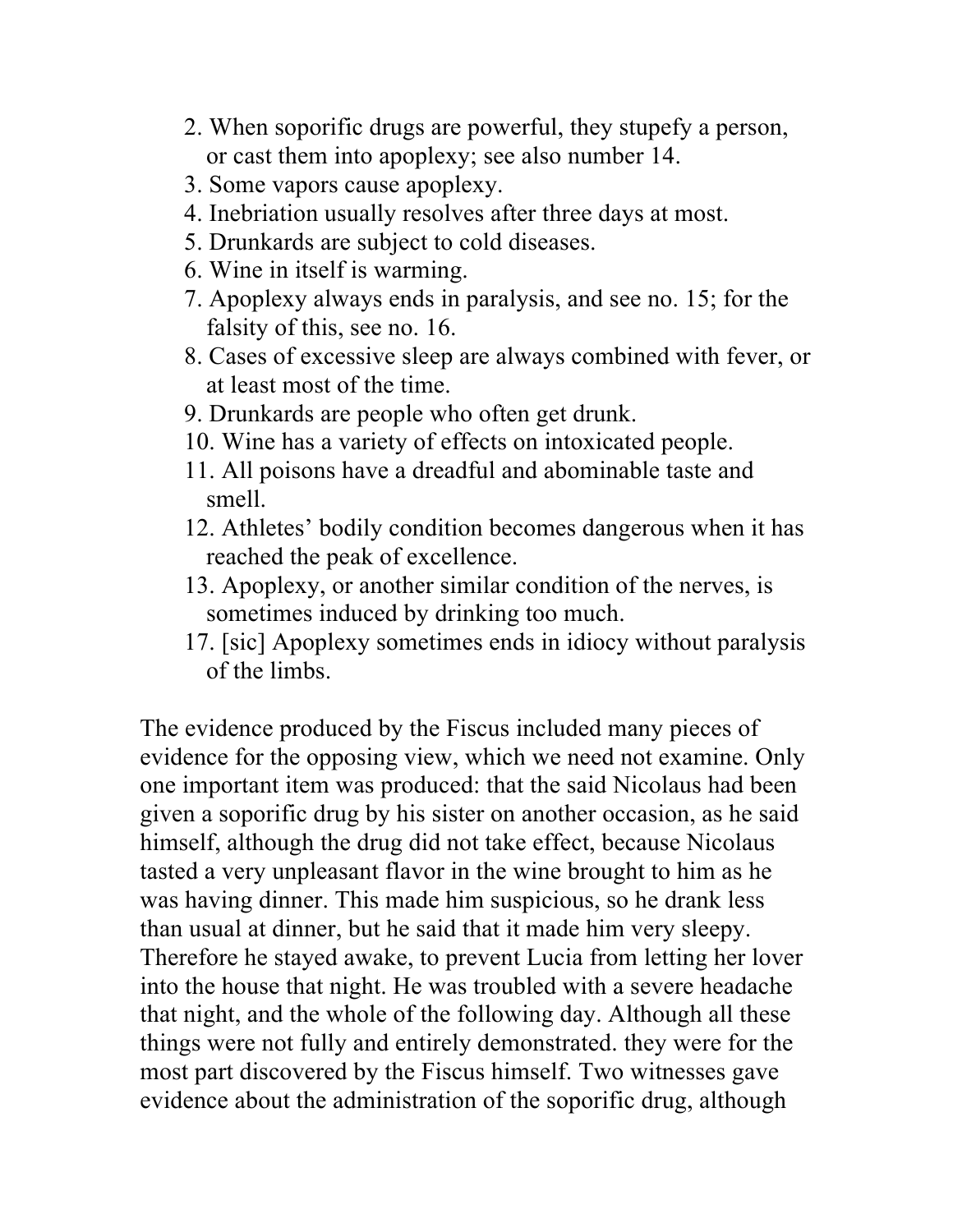they disagreed about when it happened, and two others gave evidence about Lucia's search for several medicinal drugs, especially mandrake root. One said Lucia wanted to use it to beautify her hair, but the other (who was potentially disqualified from the case in many ways), gave definite evidence that Lucia wanted to use it in wine to send Nicolaus to sleep.

These facts presented a powerful argument, which afterwards was found plausible, that Nicolaus's illness and idiocy cannot be attributed to any other error, but only to the taking of poison. It has been established that Nicolaus enjoyed the best of health, and never allowed any mistake in diet, and yet he fell into the aforesaid symptoms immediately after dinner. Just as this excludes the possibility of innate poison, it makes it probable that the man was carried off as a result of being given poison, as I have often said elsewhere on the authority of Galen. The reason is that the onset of an illness, especially a serious illness, cannot be attributed to impurity of the body when it is established that the sick person has enjoyed good health, and it cannot be attributed to an error in diet, when it is clear he never made that kind of error. For we cannot say the illness resulted from intoxication, when it is established that he did not consume any food with a bad flavor at that dinner, only the best, and he did not eat immoderately. He ate a chicory salad and a dish of veal with verjuice, and a little roast veal from the same calf, some kind of meat in what they call a cold pasticcio, cheese, and various seasonal fruit, principally melons. None of these foods are of bad flavor in themselves, and besides they were all foods that Nicolaus ate regularly, so they would not have been likely to generate this somnolent illness, which was so serious that it destroyed his mind and eventually killed him. For this reason, the only remaining conclusion is that he contracted the illness from drinking a poison which was a potent and strong soporific, able by raising thick, cold vapors to bring a man to the most harmful state, that is, to idiocy, then to apoplexy, and finally to death. This is a common result of some soporific drugs, such as thornapple or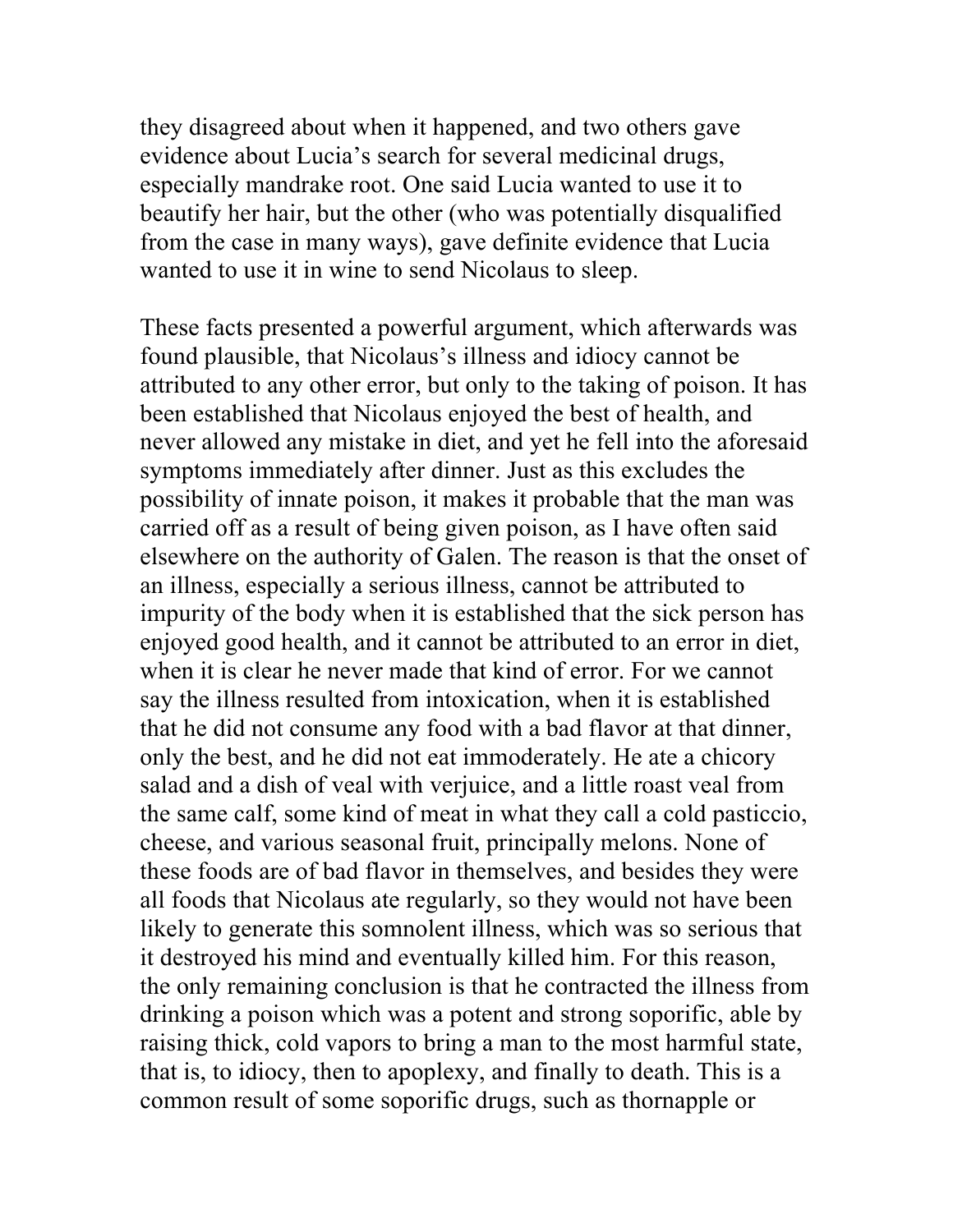mandragora, and others which are discussed at length in [Sante] Arduino, *De venenis*, book 3, chapter 16 et seq. As even the most inexperienced vulgar know, these drugs extinguish or chill the animal spirits and the blood, especially when they are taken in quantity and frequently, as Galen states clearly in several places about the mandragora (which we know Lucia had given to her brother to drink with other drugs). See [Galen] *De Simp. Medicament. Facultatibus*, book 5, chapter 14, where he also discusses other soporifics, and *De compositione medicamentorum*, book 8, sect loc [?], chapter 3, where he teaches that drugs of this kind reduce a person to untreatable and incurable coldness, which presently reduces them to perpetual idiocy.

Moreover, this is no wonder, since we know that inhaling the vapors of certain things, either deliberately or through carelessness, and allowing them into the brain and spiritual parts, induces apoplexy. We see that charcoal smoke, evaporation from limestone, exhalations from certain hot springs, and even the fumes from wine and beer make men apoplectic; so how much more power must the thick, poisonous vapors of a soporific drug which is harmful and inimical to nature have to produce the same effect, and extinguish heat and life? Let it be a sign confirming this that people who have been poisoned with drugs of this kind have very pale and livid faces, and extremely heavy heads, the opposite of what happens to people who are drunk with wine; rather, when these drinkers fall asleep, their faces are red, because the spirits of the wine itself warm their heads. So we must decide that Nicolaus fell ill and eventually died from being given a harmful soporific, rather than from drunkenness, in accordance with the clear evidence that even while he was asleep his face was extremely pale, tending to a livid appearance, and even after he was awakened, his face retained the same pallor and lividity, not just for a few days, but until he died. This does not happen from the harmful effects of wine, as all intoxication is resolved after three days at most, when the virtue of the wine disappears, as Galen [commenting on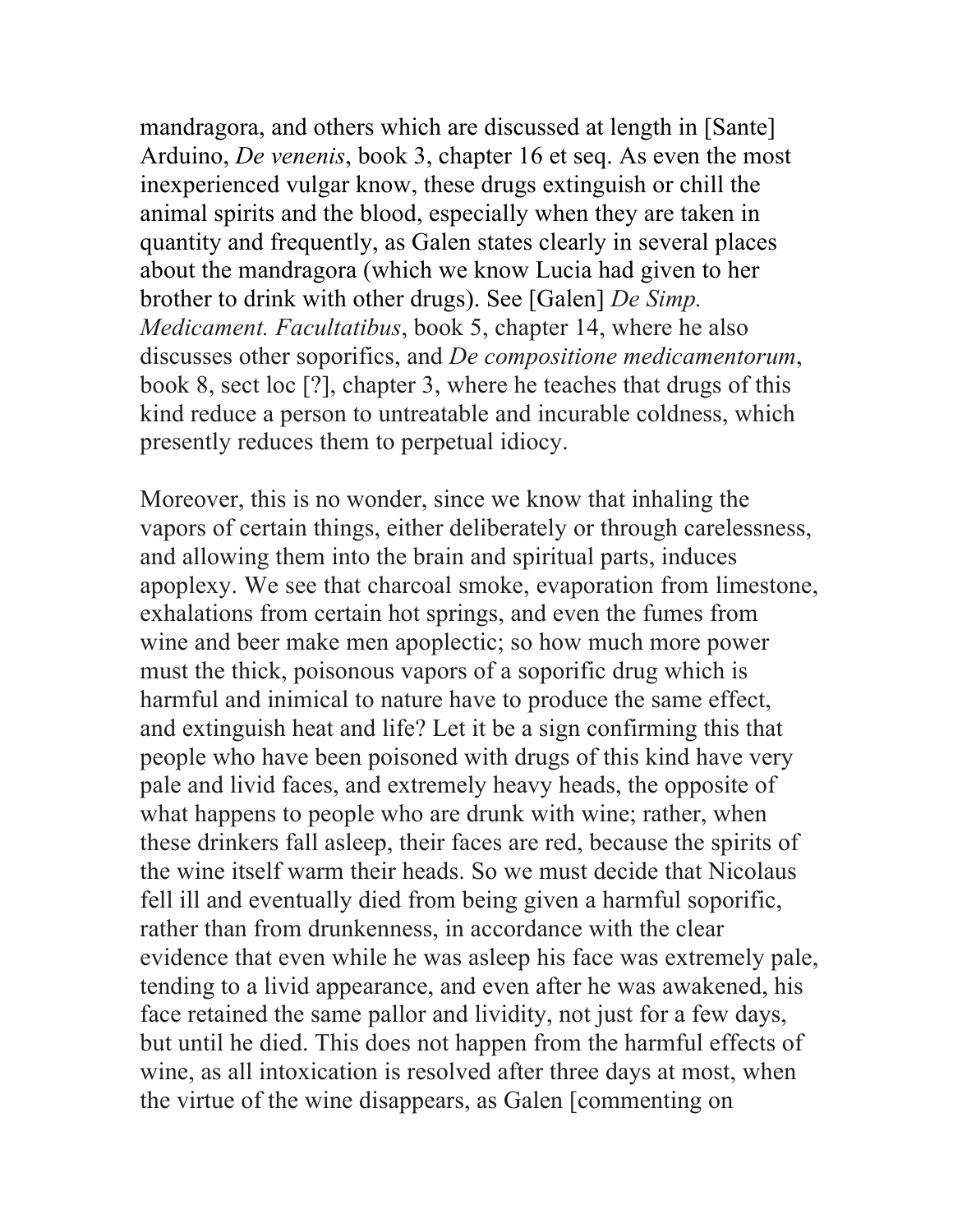Hippocrates] book 5, aphorism 5, Jacques Houiller, and others bear witness.

Moreover, even if we take the view that Nicolaus fell into this sleep from drinking too much wine, it is still not likely that he could have fallen into idiocy from its effects after he was drunk, as this is completely contrary to reason and experience. To reason, because it is not possible for a cold effect such as idiocy to be induced by the heat of wine; although drunkards are very often harmed by wine, and even, because of frequent intoxication, always contract cold diseases, such as apoplexy, epilepsy, loss of memory, tremor, paralysis, gout, even dropsy, and idiocy itself, as doctors warn. See Galen, *De causis morborum*, chapter 3; Avicenna, p. [part?] 3, treatise 2, chapter 8; Aristotle enquires into the reason for this in [*Problems*] section 3, problem 5. However, this is not the case in people who do not get drunk frequently, but very rarely, for a single, not repeated, episode of drinking produces hot diseases, such as fevers, deliriums, erysipelas of the lungs, and other diseases of this kind. See Hippocrates, *De morbis*, book 3, section 3, number 53. It is well known that wine in itself is warming, and everyone knows that a drunk man becomes warmer than he is in himself; however, it happens by accident that repeated, copious drinking of wine, done habitually to the point of drunkenness, creates cold effects, by dissolving the better spirits, particularly the animal spirits, with its excessive heat, and is especially likely to summon diseases which damage the nerves. Therefore it is altogether contrary to reason and right discourse to claim that a single episode of drunkenness can generate such a serious cold disease. But experience confirms reason here, since every day we see that people who get drunk by chance, or rarely, become heated, are seized with fever, become flushed and happier, or angrier, sweat profusely, and encounter other symptoms of this kind, but they do not become chilled, and are not afflicted with cold diseases as a result. Since Nicolaus was not given to drunkenness otherwise, and on this one occasion when he is said to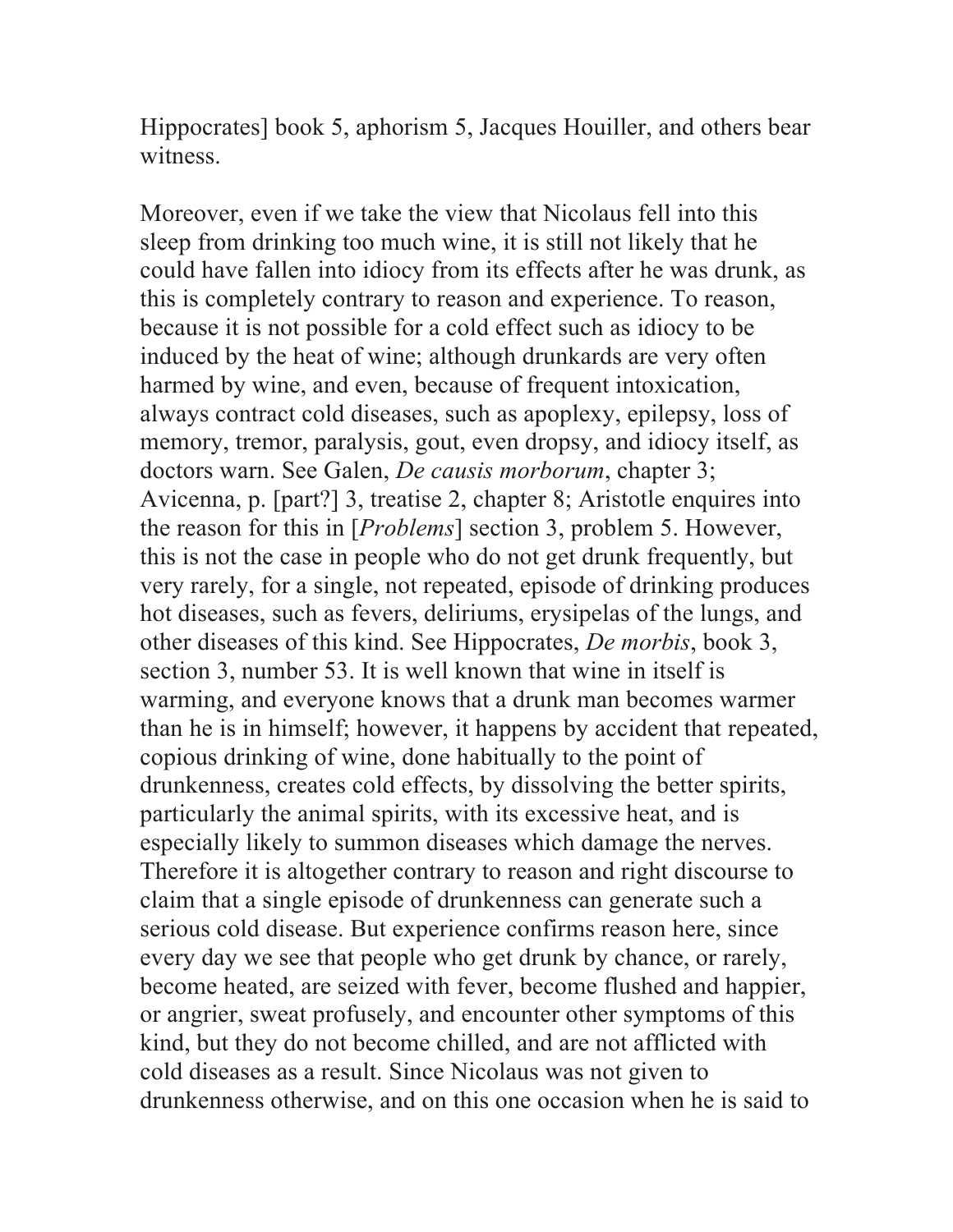have been drunk, even if we grant that he really was drunk, he fell into idiocy, and no sign of heat appeared in him; it cannot be true that he fell into idiocy from drunkenness, or rather from the virtue of the wine itself, but we must declare that he fell into this illness as a result of a narcotic drug which was cold, poisonous and powerfully soporific, since the resulting effects were congruent with this narcotic poison rather than with wine. Even if we grant that the wine contributed something to this, it is clear from the effect that the force of the poison was stronger than the power of the wine, and so it was idiocy that resulted, not drunkenness, because of the extreme chill that the narcotic introduced into his brain. The virtue of the wine, even if it was drunk to the point of drunkenness, could not moderate or mitigate the force of the drug, let alone overcome it, which shows all the more how violent and strong this soporific drug was. This is no wonder, because Lucia had previously tried other, more benign drugs to induce sleep, without achieving her aim; so, as she was bursting with excessive desire for love, it is reasonable that she had to move on to the most powerful drugs, with results that went beyond what she wanted; although one could perhaps assume that she administered a narcotic of such a violent kind as to destroy a man's mind, rather than just send him to sleep, so that she could satisfy her lust without having to consider her brother ever again, and did everything with this purpose in mind, as the Fiscus has clearly disclosed above.

Finally, it is obvious that this unnatural sleep which seized Nicolaus did not come from the virtue of the wine, because it exceeded the limits of that kind of sleep; although there are records of intoxication from wine lasting more than three days, yet it does not exceed that length of time by more than eight or ten or at most twelve hours, because it is overcome by the digestive action of the inborn heat. It was not apoplexy, because apoplexy always ends in paralysis; but this disease did not end in paralysis, so it was not apoplexy. Daily experience bears witness that apoplexy ends in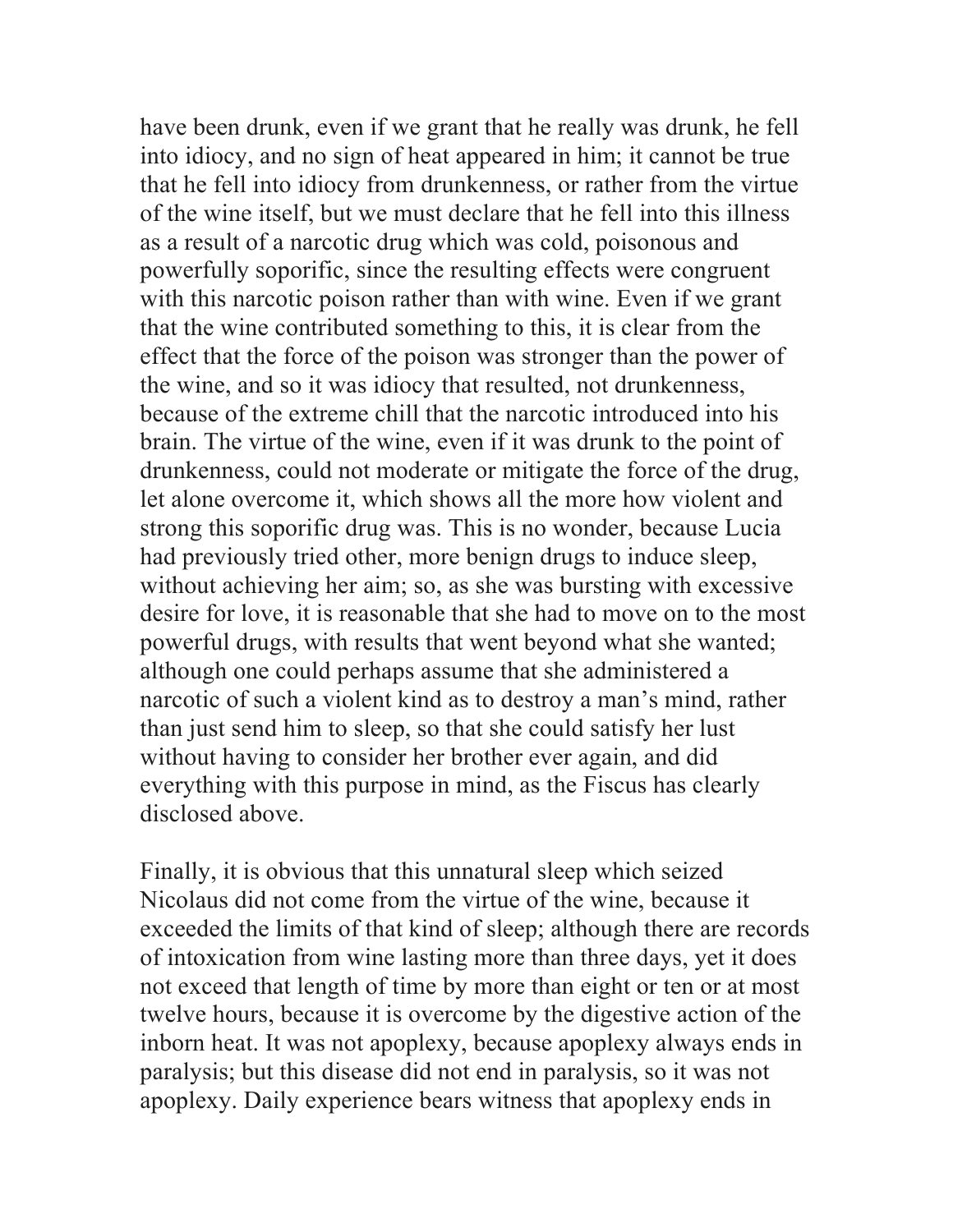paralysis, as do all the doctors without exception. Galen, *De locis affectis*, book 2, chapter 2; Paulus Aegineta, book 3, chapter 18; Aëtius book 6, chapter 27; Avicenna, part 3, treatise 5, chapter 12, and others. So the only remaining possibility is that the unnatural sleep resulted from the force of a drug whose violence caused Nicolaus to fall into idiocy. Other unnatural sleeps are always accompanied by fever, such as lethargy, torpor, catalepsy, and the like, as anyone can establish by referring to the practical physicians, and they can last for several days.

But in spite of all these arguments, I am convinced that the truth is that Nicolaus fell into apoplexy as a result of drunkenness, then from apoplexy into idiocy. First, because there is no dispute that Nicolaus ate a great deal during that dinner, and drank more than a great deal: in particular, he drank a whole bottle (the kind called a flask) of red Montepulciano, and almost a whole bottle of muscatel, as well as several glasses of domestic white wine, and when he had become merry from the wine, he invited his sister to drink several times, but she always reproached him for drinking too much and advised him not to drink so much, as four witnesses testified unanimously. This is in complete contradiction to the argument of the Fiscus, since if Lucia was planning for her brother to sleep deeply as a result of what he was drinking, and be asleep for the whole night and not be awakened by anything, she should have encouraged him and urged him to drink, rather than dissuading him from drinking.

Secondly, because Nicolaus was sometimes harmed by drinking too much wine, and became drunk from it more than once, as was affirmed by reliable witnesses. Although he was not really a drunkard (for, as we have said elsewhere, we do not call everyone who gets drunk a drunkard, but specifically a person who often gets drunk), nevertheless when he was at dinner and friends challenged him to drink, he was very reluctant to lose the contest, and so would drink to the point of drunkenness; there is testimony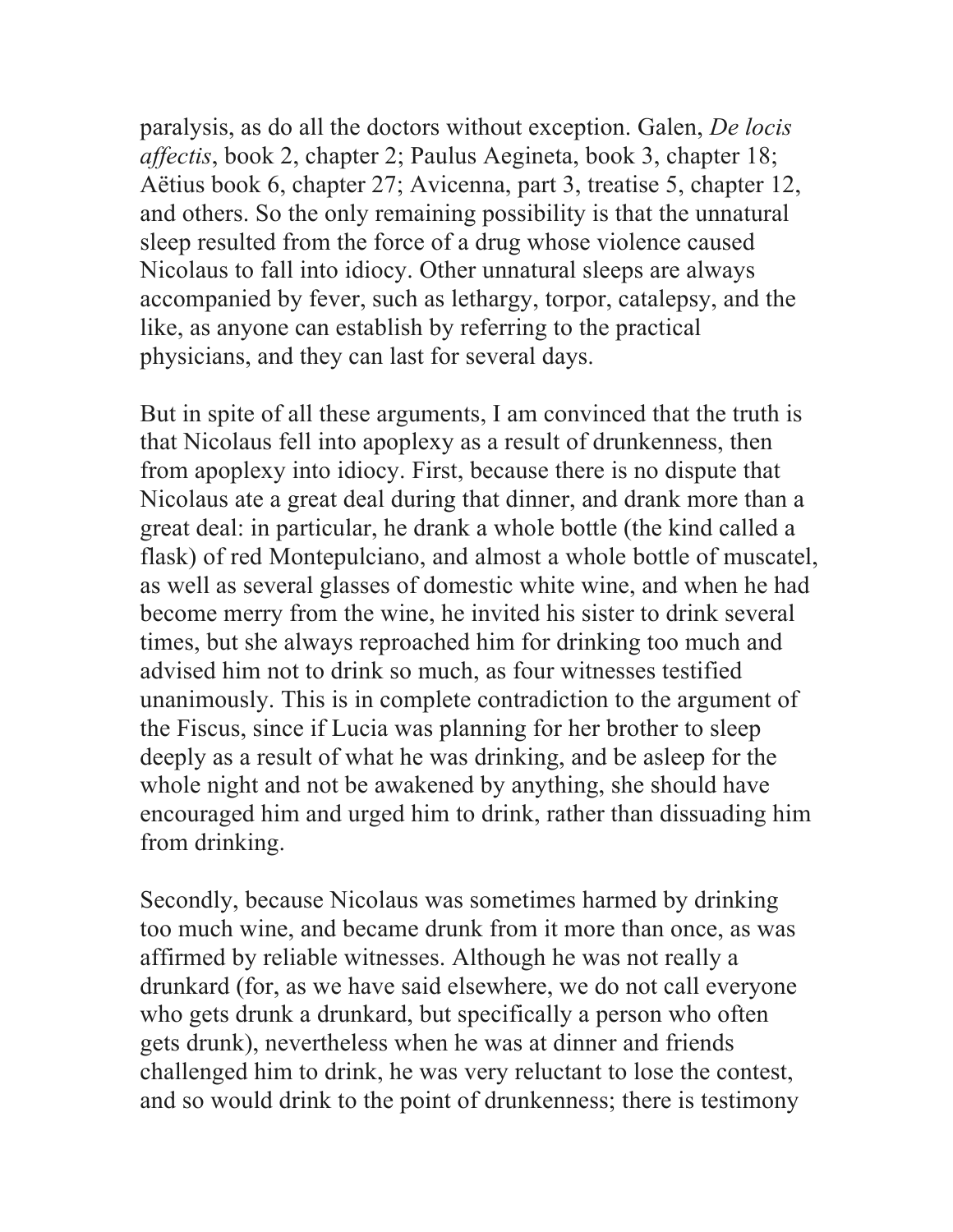in the proceedings that he was drunk at least three or four times in the space of two years, which even the Fiscus cannot deny. It is not a valid argument against this to say that, granted that he was drunk on other occasions, yet this last time he was not drunk, but definitely poisoned, because the effects of his drunkenness were seen to be completely different on the other occasions. Then he was said to be overtaken with inordinate and extraordinary merriment: he became redder in the face, and with complete lack of modesty talked about indecent matters even with his own sister there: the next day he was troubled with a headache, and vomited a lot, and so on. But on this last occasion he was so overcome by sleep that he did not awaken for twenty-four hours, and his face became extremely pale; the next day he was unable to move, and he was left in a state of idiocy. So it is unlikely that drunkenness alone could have caused such different effects from on other occasions, especially as he was quite young, not having completed his thirty-eighth year. But I say these arguments are invalid: for the answer is that wine produces different effects in the intoxicated in accordance with differences in bodily constitution, and these effects are sometimes contrary to each other in the same person, not only in different people. This is dealt with at length in Aristotle, *Problems*, section 1, number 30, and Andrea Bacci, *De vinorum historia*, book 9, chapter 18. Therefore, when wine encounters a body filled with bile, it makes a man quick to anger, noisy, and rash; if it encounters a body filled with blood, it makes him compassionate, good-natured, joyful, and ready for love; if with melancholy, it makes him silent, sad, and tearful; if with phlegm, it makes him sleepy, idle, lazy, and inactive; these effects are in accordance with the greater or lesser quantities of these humors in the head and brain, since wine agitates these humors to a remarkable degree. So, since we know that Nicolaus had suffered from a heaviness or heavy pain in his head for several days before the dinner in question (for he had joked during dinner that he wanted to treat his headache by drinking copiously at this dinner), and this pain was the result of a lot of phlegmy and frigid humor, it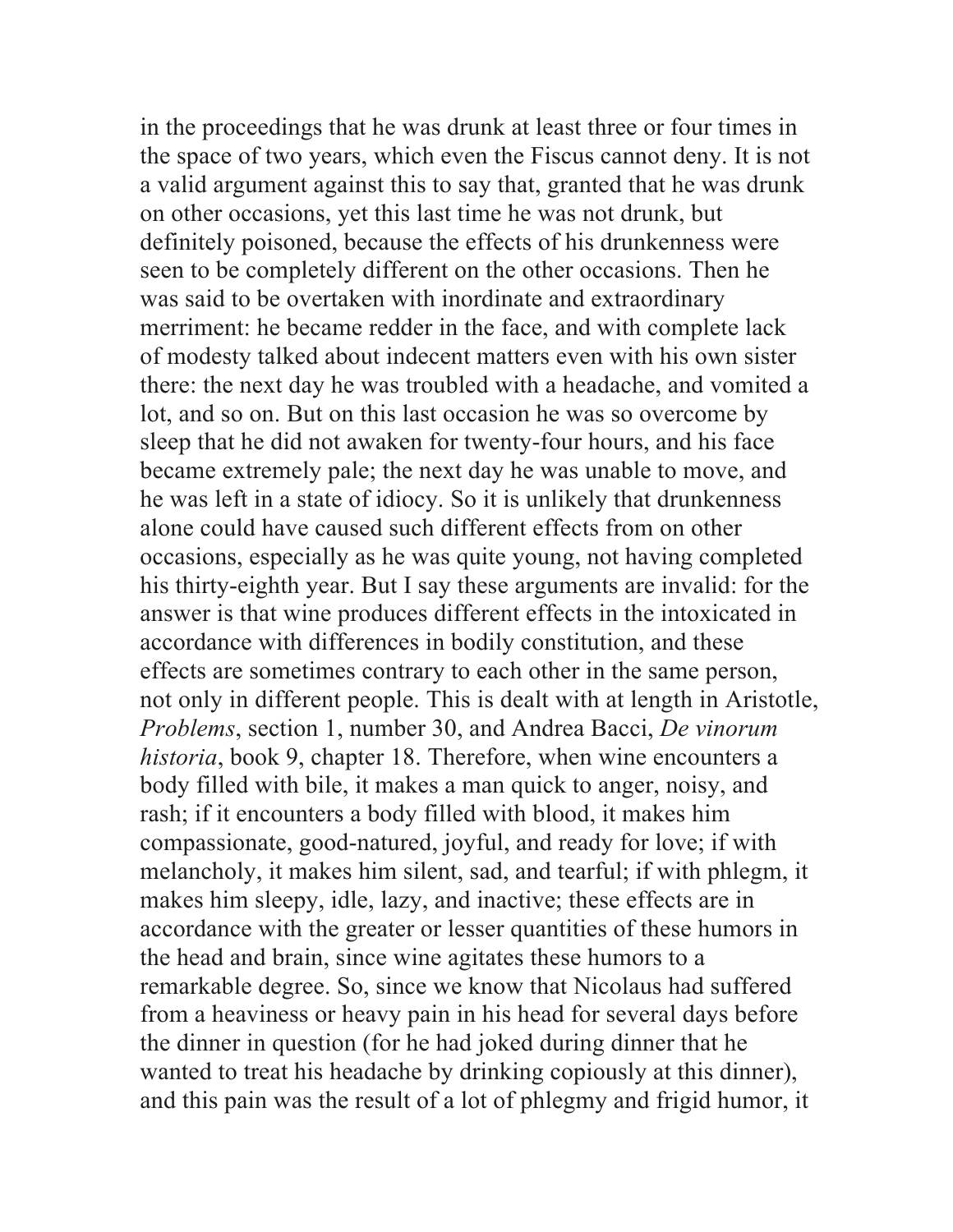is no wonder that if he was intoxicated with a lot of wine, that humor could be stirred up and completely obstruct the ventricles of the brain, causing an apoplexy; and this is the reason why the effects of his violent drunkenness were completely different from the effects produced on other occasions when Nicolaus got drunk.

Third, because if the wine with which Nicolaus became intoxicated had been doctored or poisoned, it is very unlikely that he would have gulped it down with such avidity; rather, he would have completely abstained from it, as he presumably did on the other occasion when he wrongly thought that a drug had affected the taste of the wine. It is impossible to conceal poisonous drugs, however much they are accompanied by other herbs to disguise their smell and taste, because apart from the fact that they all smell and taste vile, as I have said elsewhere on the authority of numerous doctors, *Quaestiones medico-legales*, book 2, title 2, question 7, number 8, Nature herself, as one drinks, recognizes their abominable properties without taste or smell, and refuses to drink them; if they have been drunk, disgust, nausea and vomiting try to expel them, so it is not probable or possible that Nicolaus could have gulped down so many glasses of the wine with the greatest delight, apart from the fact that he did not give the slightest indication of any distaste for it. But our opponent might say that not all the wine was drugged, only part of it. But even if we grant this, if all the wine in one bottle or flask was spiked with a soporific drug, Nicolaus would never have drunk all that wine with such avidity, apart from the fact that he never gave any sign to those present that there was any extraneous taste or smell. We should add that Lucia drank from both bottles on Nicolaus's invitation; two witnesses deposed that she drank some of the white wine called muscatel. Only one deposed about the red Montepulciano; but both witnesses agree that when Nicolaus invited Lucia to drink some red wine, she refused, saying she was not thirsty yet. However, one of the witnesses who described Nicolaus's challenge and Lucia's refusal testified that when the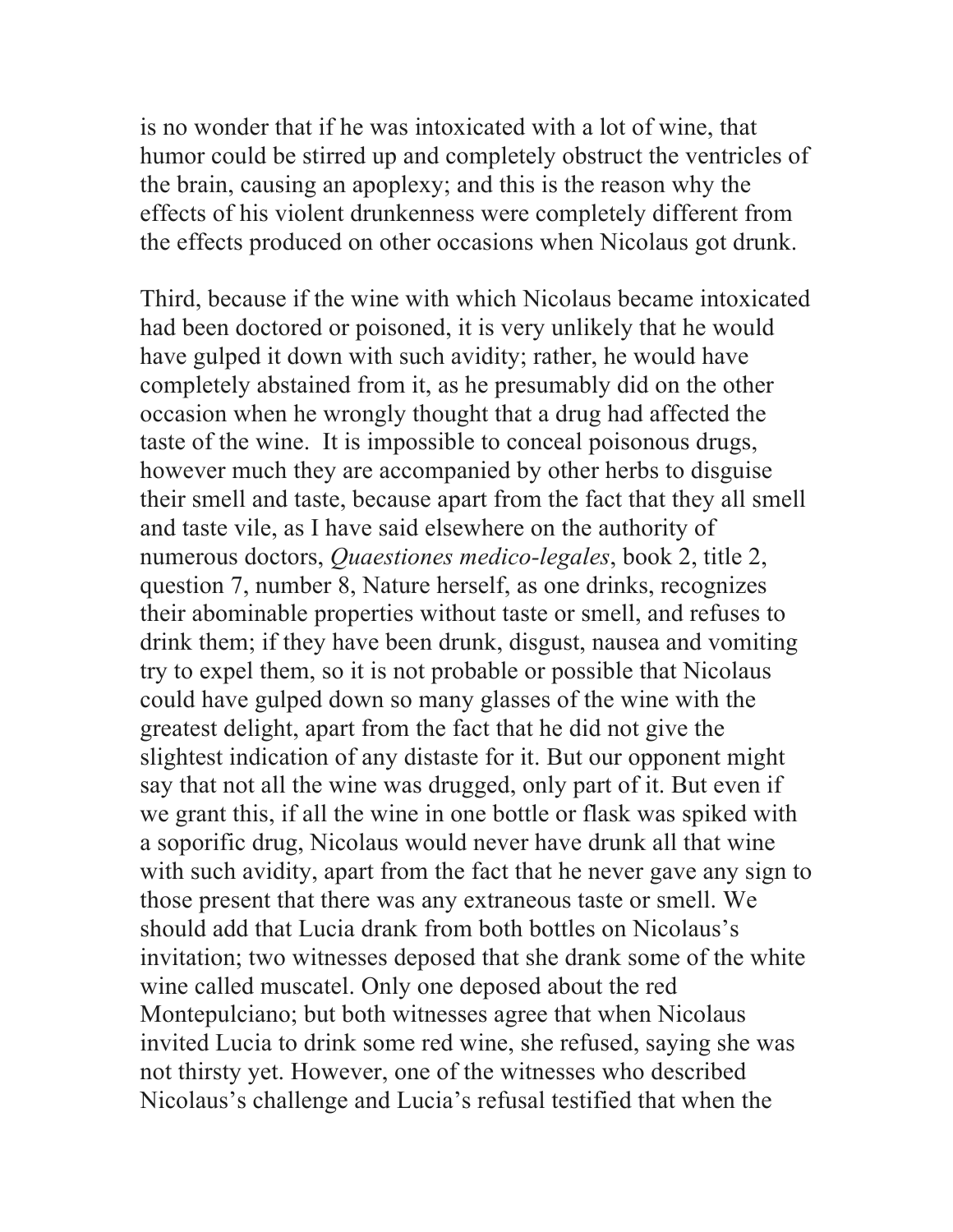other witness was not there Lucia was challenged by Nicolaus again and drank a glass of the red wine. It is no use to say that Lucia diluted it with a lot of water and escaped the effects of the drug, because we assume that the drug was very powerful, and so even if it did not stupefy Lucia in the way it did Nicolaus, it would still have had some effect on her, or at least made her sleepy in some way. But she was a woman, and therefore very afraid even to smell that poisoned wine, let alone taste it; who will say she was willing to drink a whole glass of it? She must have been afraid that she would fall asleep and be unable to let her lover into the house, or even if she let him in, she would not be able to enjoy herself with him, which was the reason for letting him in. Finally, it is clear that even if Nicolaus had been given a soporific drug in his wine, its power would have been completely destroyed by the virtue of the wine, and so it could not produced its effects, especially as it was a large quantity of wine, of a strong quality, so, as all soporifics are cold, they would easily have been overcome by the heat of the wine.

There is an easy response to the opposing arguments, for the witnesses who deposed about Nicolaus's sister giving him a soporific on another occasion only deposed it as hearsay from Nicolaus himself. While he was dining with them (and perhaps even then he had had rather a lot to drink), he boasted that his sister had given him drugged wine on another occasion, although he did not assert this definitely, but only said that once, when he suspected that his sister was trying to give him wine with a soporific at dinner in order to deceive him, he took very good care of himself. As he was a very foolish man, and did not know what would result from this, he said this to show off his own good sense. But in a man of such limited intelligence this suspicion could be empty, and the soporific he boasted about tasting in the wine could have been something imaginary, when there was nothing of the sort in the wine, or it could have been something resulting from something wrong in the bottle. At that time Nicolaus himself used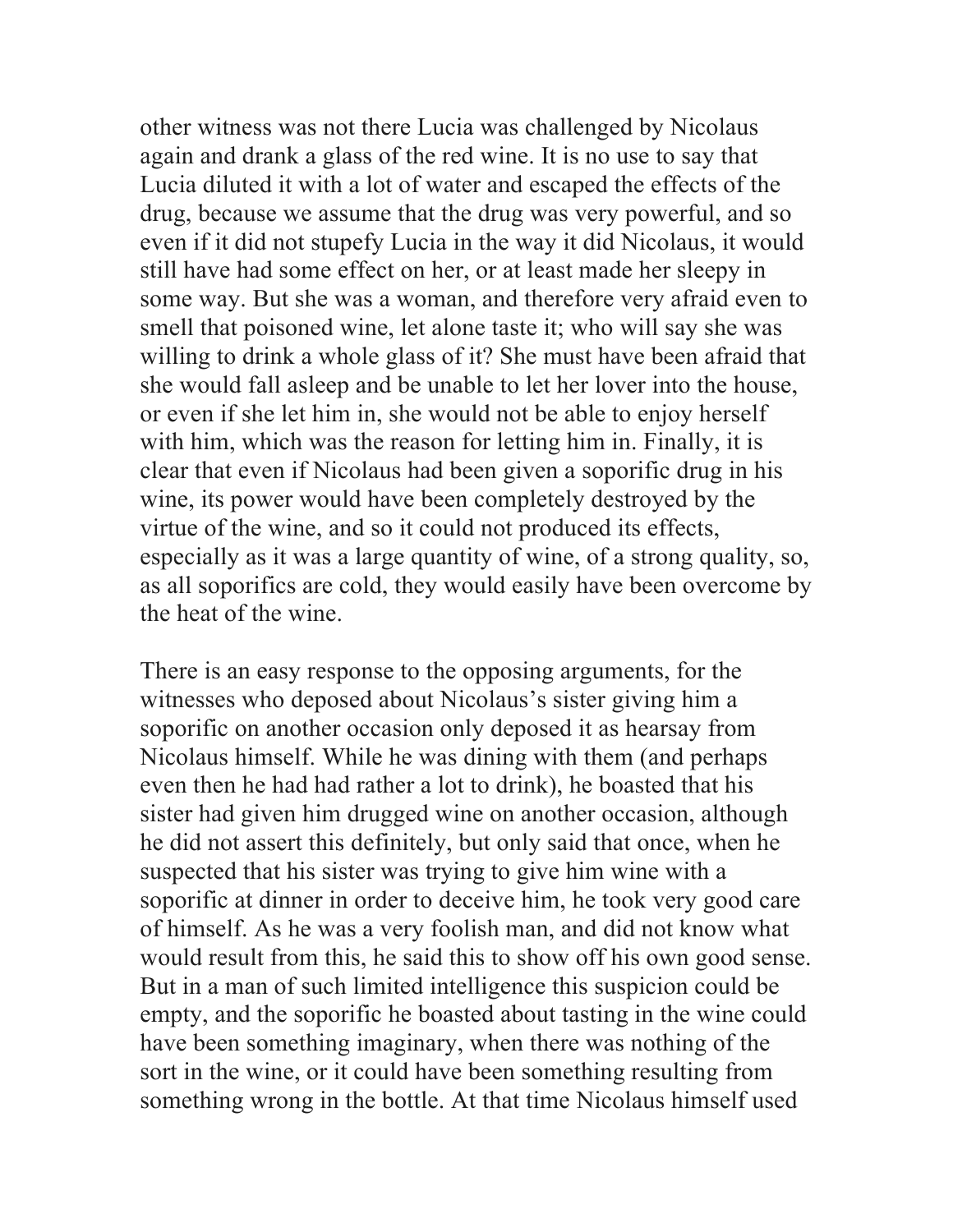to complain that the wine at home did not smell or taste good, because the bottle in which it was fetched was dirty, and the servants had not taken the care they should in changing it, as two witnesses deposed in Lucia's defense. The fact that Nicolaus had a headache after that night should not and cannot be attributed to him drinking drugged wine, since it has been established that he did not drink the wine because of the strange taste he noticed in it. Therefore he had a headache for some other reason, perhaps from lack of sleep, because he was very busy staying awake so that Lucia would not let her lover into the house that night, and did not sleep at all, which could very easily have caused him to suffer in this way.

Our opponents' argument that Nicolaus was in good health and fell ill immediately after that dinner is irrelevant in this case, because it is neither novel nor unusual for very strong and athletic people suddenly and unexpectedly to become apoplectic. For this reason Hippocrates expresses suspicion about the bodily state of athletes when it reaches its peak of excellence, book 1, aphorism 3, and Celsus, in book 2 of his *De Medicina*, chapter 2, has this to say about the same issue: "If someone has become fuller, handsomer, and of higher color, he should be suspicious of these good qualities of his." So it is irrelevant that Nicolaus was in excellent health, and yet suddenly was felled by apoplexy. Suspicion of poisoning comes into play when a person is in excellent health and after eating something suddenly falls into a symptom of a kind which is related to poison; but Nicolaus's symptoms were not symptoms related to poison, they were symptoms arising from massive fullness in the head, and they were in proportion to his increasing intoxication. Besides, it is not true that Nicolaus was in good health, because, as has been agreed and we stated above, for several days his head had already been very weighed down and filled with a large quantity of phlegm, so that it was easy for the phlegm to be stirred up by the excessive abundance of wine, obstruct the ventricles of the brain, and cause apoplexy, although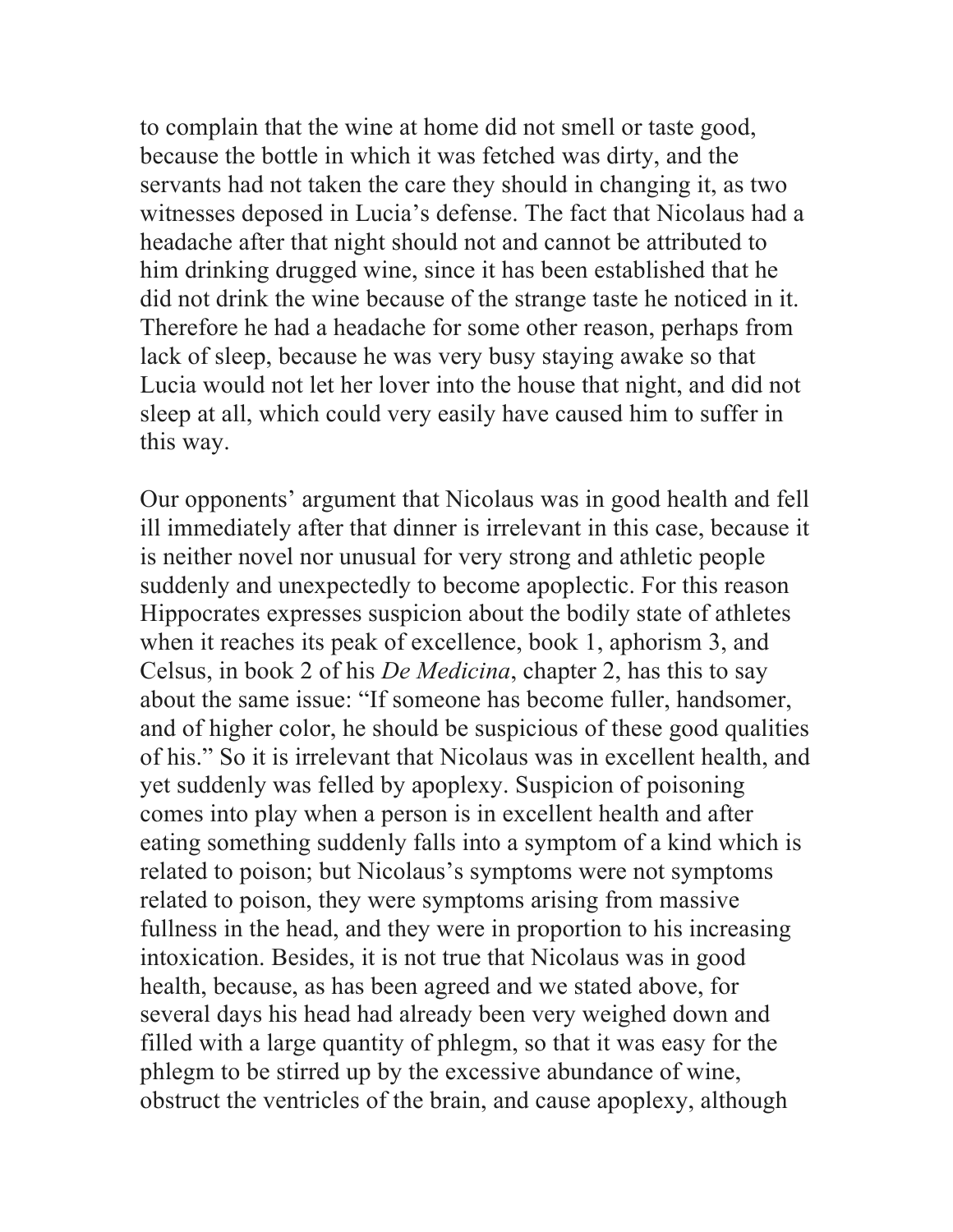apoplexy and sudden death can sometimes be caused even without this disposition, solely from excessive drinking of wine: Galen, book 3, *De Temp[eramentis],* and Hippocrates, *Sententiae* [*Aphorisms*], Book 5, aphorism 5, and Bacci, *De vinorum historia*, chapter 17. But if apoplexy does not kill, it is usually followed by idiocy, either permanently, as happened to Nicolaus, or temporarily, as in other cases. Therefore, since the illness and its symptoms are congruent with the error committed in diet, and the antecedent causes, we should not blame the illness on a soporific drug, especially as there is conclusive evidence about the mistakes in diet, and there is really no definite information about a soporific drug.

The facts they adduce from the doctors about the virtue of some soporific drugs are irrelevant. Even if, as they claim, these drugs were used, they could not have caused such severe idiocy and apoplexy with a single dose, for the doctors discuss the frequent use of drugs of this kind. Elsewhere we see that even opium, which is the most powerful of the soporifics, is used in copious quantities, especially by the Mauritanians, as we see in Garcia de Orta's *Historia aromatum*, book 1, chapter 4, and it does not kill people or make them into idiots, but only makes them sleepy. Even deadly nightshade, according to Dioscorides, *De materia medica*, book 4, chapter 49, taken up to two drachmas in weight (he means the root), only causes mental alienation for three days, like many other drugs, and it is not easy to find a poison which can really make someone lose his mind. So Nicolaus's idiocy should be attributed to the apoplexy caused by his drunkenness, rather than to the virtue of any soporific.

What they add about the signs testifying to poisoning by a soporific drug rather than drunkenness in Nicolaus is altogether empty, because the things they say would have a place if Nicolaus had fallen from drunkenness into sleep, for then the redness of the face and other signs of drunkenness would have appeared. But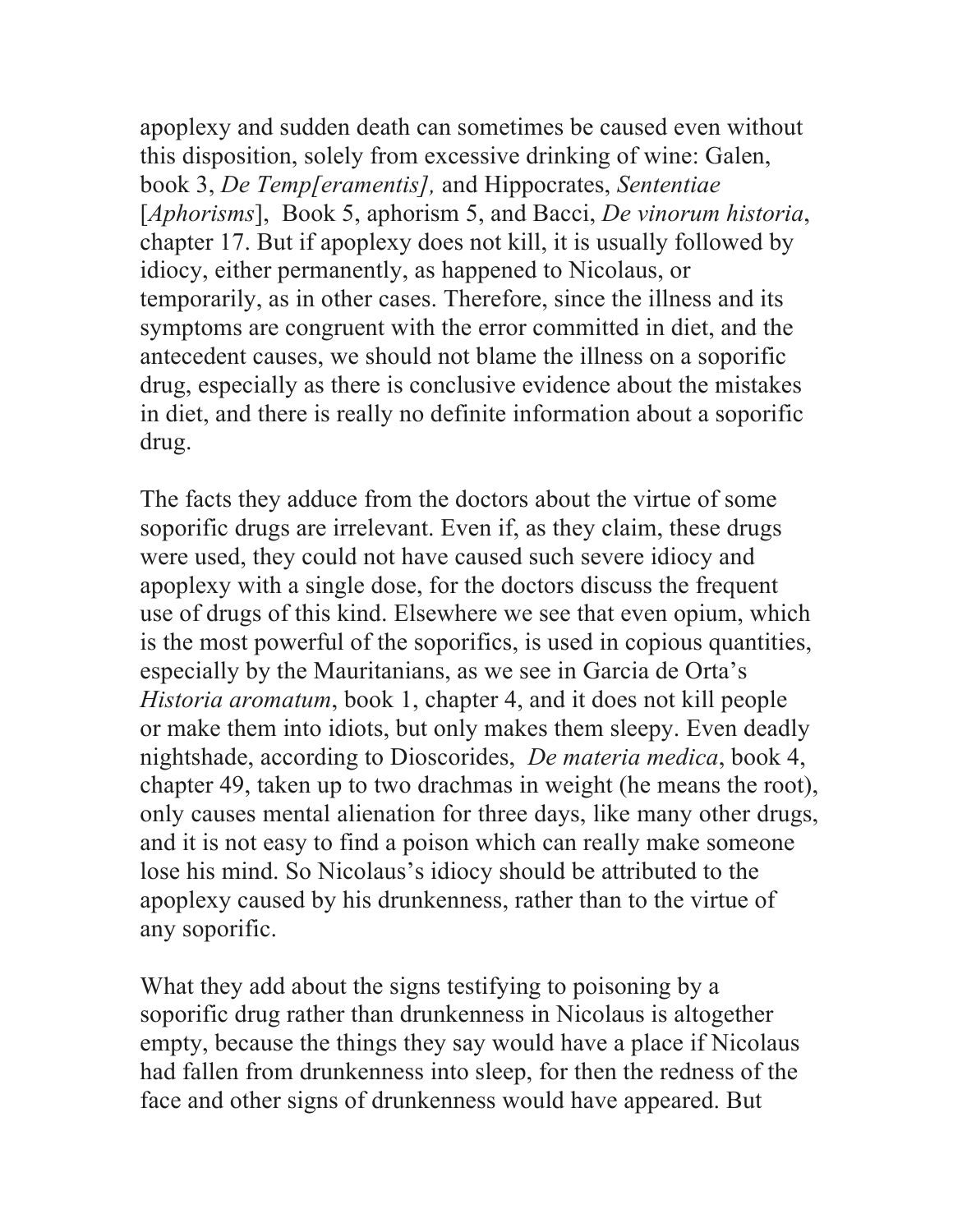Nicolaus fell from drunkenness into apoplexy, which, as everyone knows, depresses the animal spirits and suffocates the heat of the head and the brain. So it is no wonder that his face appeared extremely pale, tending towards lividity, because of the extinction of the spirits and of the heat, or even that he retained the same pallor after he came to himself, because it was impossible for no serious symptoms to remain after a severe apoplexy, bearing witness to the power of the illness preceding them, as always happens in any case of apoplexy. We have already said that apoplexy is always followed by numbness of the limbs and paralysis, and this is universally known and agreed.

The same response should be made to the next objection, which argued that it is improbable that idiocy could follow drunkenness, since wine is wonderfully warming, not chilling, and idiocy derives from extreme cold: because even if we grant this is true when idiocy immediately follows on drunkenness, it does not apply when apoplexy has been aroused by drunkenness, and then idiocy is aroused by apoplexy, because, as we have said, apoplexy suffocates and extinguishes the heat and the spirits, and leaves a chill in the brain which then results in idiocy.

We grant the argument that the stupor that seized Nicolaus was not, and could not have been, the result of the wine; it resulted from apoplexy, and it is not a valid argument to say that this illness could not have been apoplexy, because it would have ended in paralysis, as it always does. Because, apart from the fact that this is not always true, it sometimes happens that apoplexy is limited to the nerves inside the head, or the substance causing apoplexy is transmitted to the brain, and afterwards the resulting cold spreads out from there, resulting in memory loss or idiocy, as in our case: we may observe similar cases in the literature; clear examples are the accounts given of Messala Corvinus, Francesco Barbaro, Georgius Trapezuntius, Litosthenes, and others: for these, see Schenck, book 1, *Observationes [medicae] rarae*, chapter on